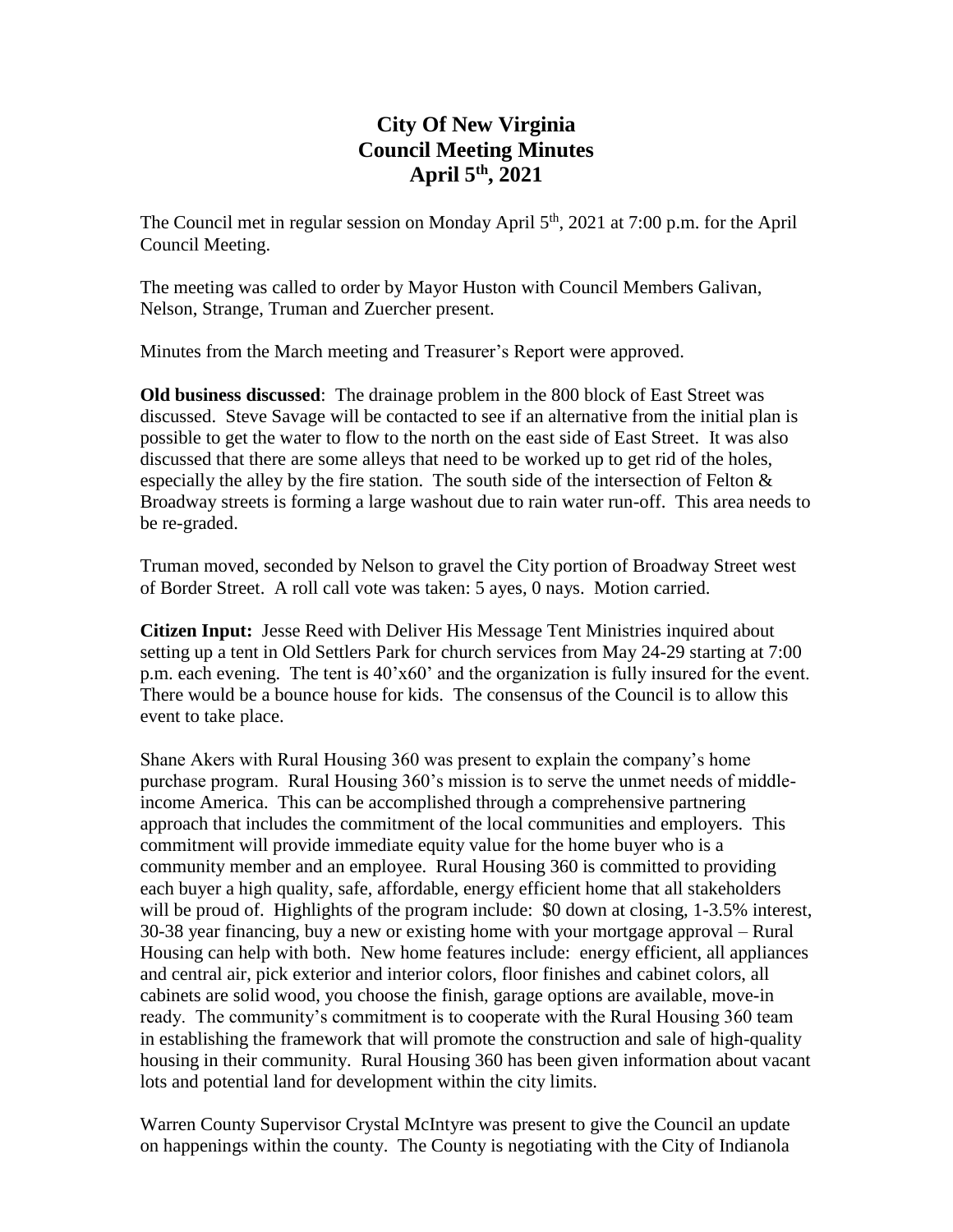regarding a plan the City has for around the square in relation to the new courthouse. The Director position for budgets is open due to a resignation. Warren County Secondary Roads will be getting their new shop building. The Supervisors will be updating their website. County roads R57 and S23 will be going under construction.

**Water Utilities discussed:** The Council reviewed information about remote water meter shut-off valves and ultrasonic water meters. The sales representative from Utility Equipment Company will be present at the May council meeting to give a presentation on the SET Smart Earth Technologies remote smart valve and abilities of the software.

**Law Enforcement –** The report summary from the Sheriff's Office for the month of March was reviewed. Deputies received or initiated 35 calls for service during the month. Officers spent in excess of 64 hours in the City for the month. There were no citations and/or warnings written for traffic violations that occurred within the City of New Virginia proper.

Zuercher moved, seconded by Nelson to pass and approve Resolution #2021-08 – A RESOLUTION EXTENDING 28E AGREEMENT TIME PERIOD WITH VIRGINIA TOWNSHIP, WARREN COUNTY, IOWA. A roll call vote was taken: 5 ayes, 0 nays. Motion carried.

Zuercher moved, seconded by Nelson to pass and approve Resolution #2021-09 – A RESOLUTION EXTENDING 28E AGREEMENT TIME PERIOD WITH SQUAW CREEK TOWNSHIP, WARREN COUNTY, IOWA. A roll call vote was taken: 5 ayes, 0 nays. Motion carried.

Zuercher moved, seconded by Nelson to pass and approve Resolution  $\text{\#2021-10-A}$ RESOLUTION EXTENDING 28E AGREEMENT TIME PERIOD WITH JACKSON TOWNSHIP, WARREN COUNTY, IOWA. A roll call vote was taken: 5 ayes, 0 nays. Motion carried.

Zuercher moved, seconded by Nelson to pass and approve Resolution  $#2021-11-A$ RESOLUTION EXTENDING 28E AGREEMENT TIME PERIOD WITH FREMONT TOWNSHIP, CLARKE COUNTY, IOWA. A roll call vote was taken: 5 ayes, 0 nays. Motion carried.

**Fire Department Business:** The City has received one bid to date for fire truck 768.

The southwest fire entry door was discussed. A Morton Builders technician stopped by to look at the door. He advised he should be able to get a replacement for the existing door.

Fire Department personnel was discussed

The City received two mowing bids for the 2021 mowing season. After reviewing the two bids, Nelson moved, seconded by Strange to approve the lower bid of Huston's Lawn Care for the 2021 mowing season: mowing city parks, fire station, library, Hen House at \$375.00/mth; GAMP east half at \$375.00/mth; west half GAMP at \$200.00/mowing; disc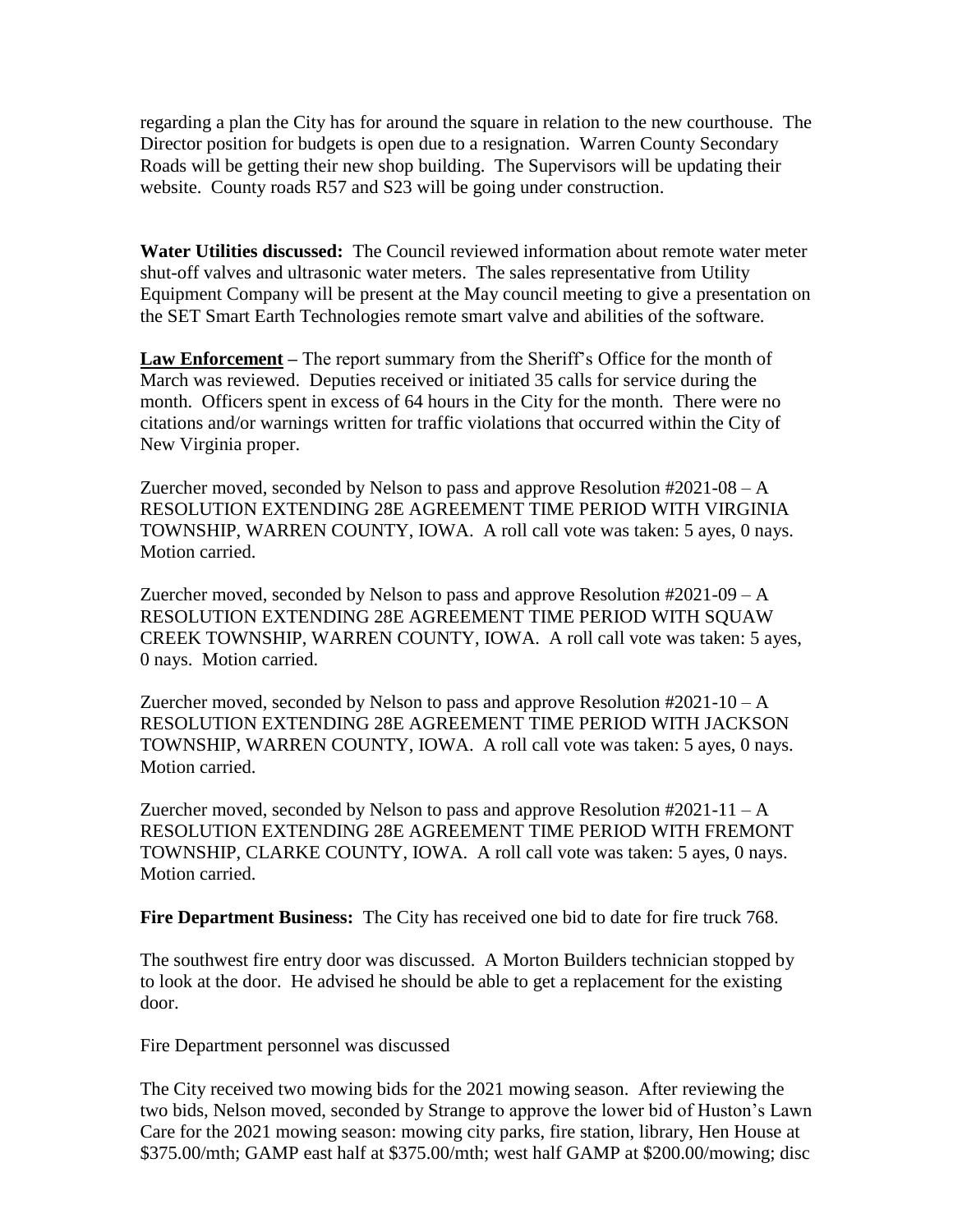golf course path by weekly at \$50.00/mth. A roll call vote was taken: 4 ayes, 1 nay. Motion carried.

The current city budget and fund balances were reviewed. There will need to be budget amendments to the current city budget.

## **GAMP FINANCIAL UPDATE April 5, 2021**

The following are the balances for the GAMP accounts: Money Market \$35736.95; Regular Account \$790.58. Our rentals/groups utilizing the building has remained the same. We are still doing extra cleaning and sanitizing processes after each use. We are still strongly suggesting all who enter wear masks and social distance. We are also asking renters to operate at the 50% capacity. The City received a donation of hand sanitizer which we have placed some at the GAMP building. We are looking at storing the tot time toys in the shed until we are able to find a director. It was discussed the kybos need to be cleaned regularly at both GAMP and the Lions Park. Karla Lair will be contacted about getting the kybos cleaned on a regular basis. A BIG THANK YOU to Terry Stuart for the work he did moving gravel back into place after the snow blading season.

#### **NEW VIRGINIA PLAYGROUND COMMITTEE UPDATE**

The New Virginia Playground Committee will be working with Mike Bethards, Lane Sturtz and Dryseal Roofing for the construction of the second shelter. Savage Excavating will be removing the old concrete pad and sidewalk. The plan is to start construction the week of April  $5<sup>th</sup>$ , weather permitting. We will need to move the current grills at the park in order to be compliant with the insurance regulations. We will place a couple of grills at the Lions Park and possibly two grills at the Gerry Allen Memorial Park. We have a place staked out for the new sign to be placed at the park. We would like to ask the City Council if the ash tree by the old shelter could be removed before we start building the shelter. It is dead and will need to be cut down sometime this year anyway. We would like to have it done before the shelter is built. We would like to have Savage Excavating dig out the stump while they are removing the old concrete slab. Once these projects are finished, we will place a memorial tree in honor of Mary Bates. Our account balance is \$11,916.82.

## **KEEP IOWA BEAUTIFUL PROGRAM**

The account balance is \$9781.72. The banners have been ordered. Alliant Energy has been given the information for approving the placement of the banners on the light poles. The kite flying day went very well considering how windy it was.